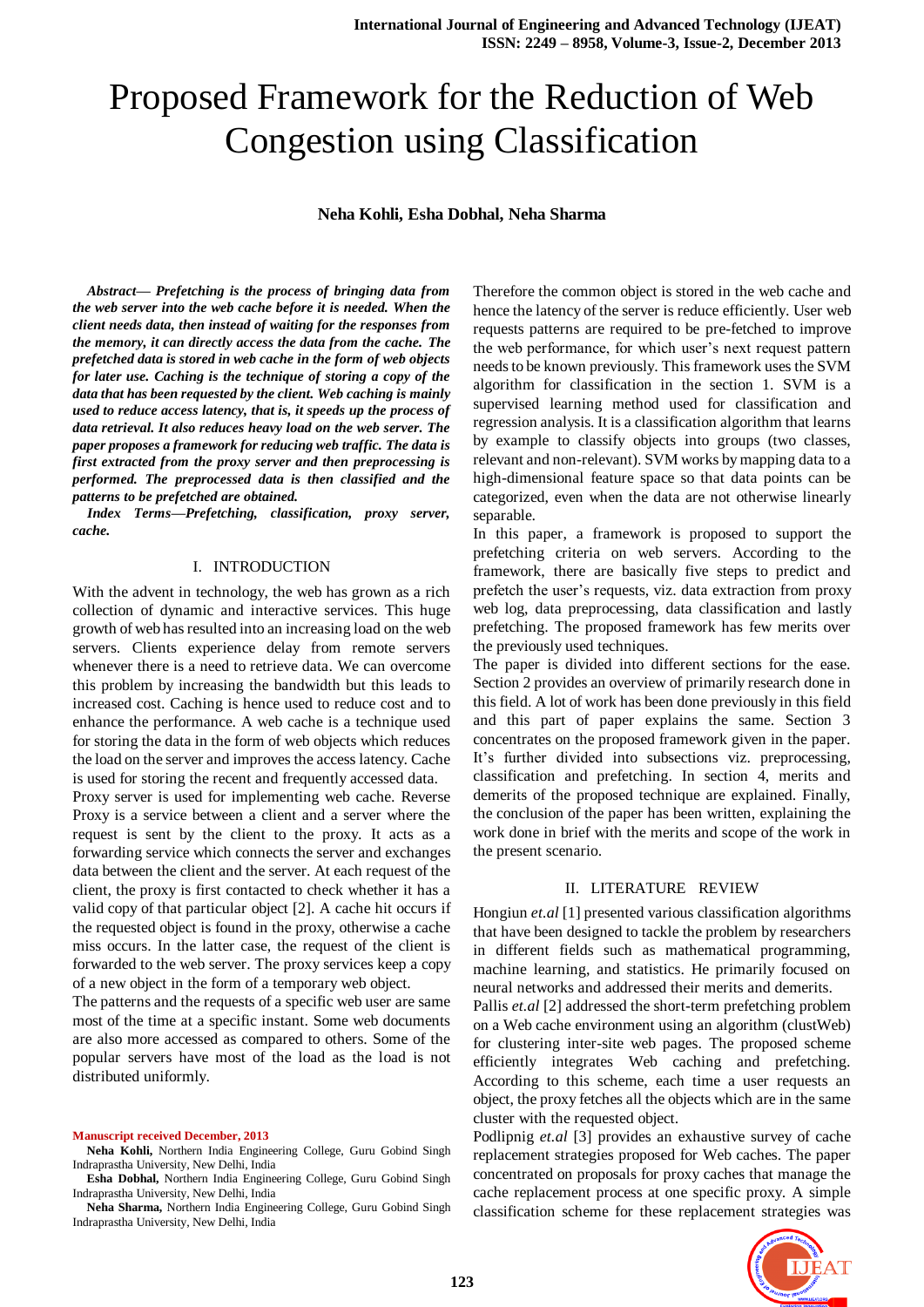given and used for the description and general critique of the described replacement strategies. Although cache replacement is considered as a solved problem, we showed that there are still numerous areas for interesting research.

Steven W. Norton *et.al* [4] described the IDX algorithm for classifier problems. This algorithm generated better decision trees. Decision trees are a popular representation for classifiers. The interior nodes of a decision tree are tests applied to instances during classification. Branches from an interior node correspond to the possible test outcomes. Classification begins with the application of the root node test, its outcome determining the branch to a succeeding node.

Deborah R, Carvahlo *et.al* [5] addressed the classification task of data mining whereby the discovered knowledge was expressed in the form of high-level, easy-to-interpret classification rules. In order to discover classification rules a hybrid decision tree/genetic algorithm method was proposed. The central idea of this hybrid method involved the concept of small disjuncts in data mining where a set of classification rules was regarded as a logical disjunction of rules, so that each rule represented a disjunct. In this hybrid approach, two genetic algorithms (GA) specifically designed for discovering rules covering examples belonging to small disjuncts, whereas a conventional decision tree algorithm was used to produce rules covering examples belonging to large disjuncts.

Sharma and Dubey *et.al* [6] provided the literature survey in the area of web mining. The paper basically focuses on the methodologies, techniques and tools of the web mining. The basic emphasis is given on the three categories of the web mining and different techniques incorporated in web mining. Sharma and Dubey *et.al* [7] used the concept of web caching and prefetching to reduce web congestion. They introduced Fuzzy C means clustering and Prediction by Partial Matching (PPM) algorithm to refine the process of classification. Lou *et.al* [8] investigated the problem of user transaction identification in proxy logs. In a proxy logs, a single user transaction may include pages references from one site as well as from multiple sites. Moreover, different types of transactions are not clearly bounded and are sometimes interleaved with each other as well as with noise. Thus an effective transaction identifier has to identify interleaved transactions and transactions with noise, and capture both the intra-site transactions and the inter-site transactions. It presented a cut-and pick method for extracting all these transactions, by cutting on more reasonable transaction boundaries and by picking the right page sequences in each transaction.

Sathiyamoorthi *et.al* [9], authors discusses various data preprocessing techniques that are carried out at proxy server access log which generate Web access pattern and can also be used for further applications. Web access patterns are basically used for prediction and prefetching.

Greeshma *et.al* [10], web prefetching techniques and other directions of web prefetching are analyzed and discussed. These techniques are applied to reduce the network traffic and improve the user satisfaction. Web prefetching and caching can also be integrated to get better performance.

# III. THE PROPOSED FRAMEWORK

Web caching is used to reduce network traffic and congestion by caching the web at proxy. The paper presents a framework for a prefetching scheme so as to improve the web performance. The prefetching scheme interprets the user's request depending upon their previous access behavior [7]. The previous access records of the user are extracted from reverse proxy log data and this extracted data is then preprocessed. Thereafter, the preprocessed data is classified using the Support Vector Machine (SVM) algorithm [11, 12].

SVM works by mapping data to a high-dimensional feature space so that data points can be categorized, even when the data are not otherwise linearly separable. One disadvantage of many classification techniques is that the classification process is difficult to understand so the SVM algorithm has been devised as replacement for them. Hence, depending upon this prediction, web documents will be pre-fetched in the proxy server cache, so as to improve the cache hit ratio.

Improvement of cache hit ratio will lead to decrease in the latency and would also decrease web traffic. The architecture of the proposed framework has been shown in figure 1 and figure 2 shows the pseudocode for the framework steps.

### *A. Data Extraction*

Firstly, data from reverse proxy web log is extracted, as the web log keeps the user records for their previous requests. Data extraction is the process of retrieving data from data sources for preprocessing.

The preprocessed data is then classified and certain access patterns are hence obtained. Depending upon these access patterns of users, prediction for next requests of users will be done. Hence, data is extracted very carefully from the proxy web log so that accurate information about the user access behavior is taken [7].

# *B. Data Preprocessing*

Preprocessing means removal of noise and irrelevant information from the data set present. Preprocessing is important before applying clustering on the extracted data. Pre-processed data improves the efficiency and facilitates ease of mining process [13].

Data preprocessing is not a simple task, it consists of basically 4 important steps as explained below:

**First step**, data cleaning, is the process of cleaning the data entries by filling the missing values, removing inconsistencies and smoothing the noisy data.

**Second step** is data integration. Data might be taken from multiple resources for analysis or prediction, as used in the framework scenario. So, data taken from multiple resources needs to be clumped together into a single file and this process of clumping data from all the sources is known as data integration.

**Third step** is data transformation of pre-processed data. Data transformation is the process of transforming the data into the forms relevant for the mining process.

**Fourth Step**, data reduction is done. In data reduction, data set is reduced in such a manner that after and before reduction, the data set produces the same analytical results [7].

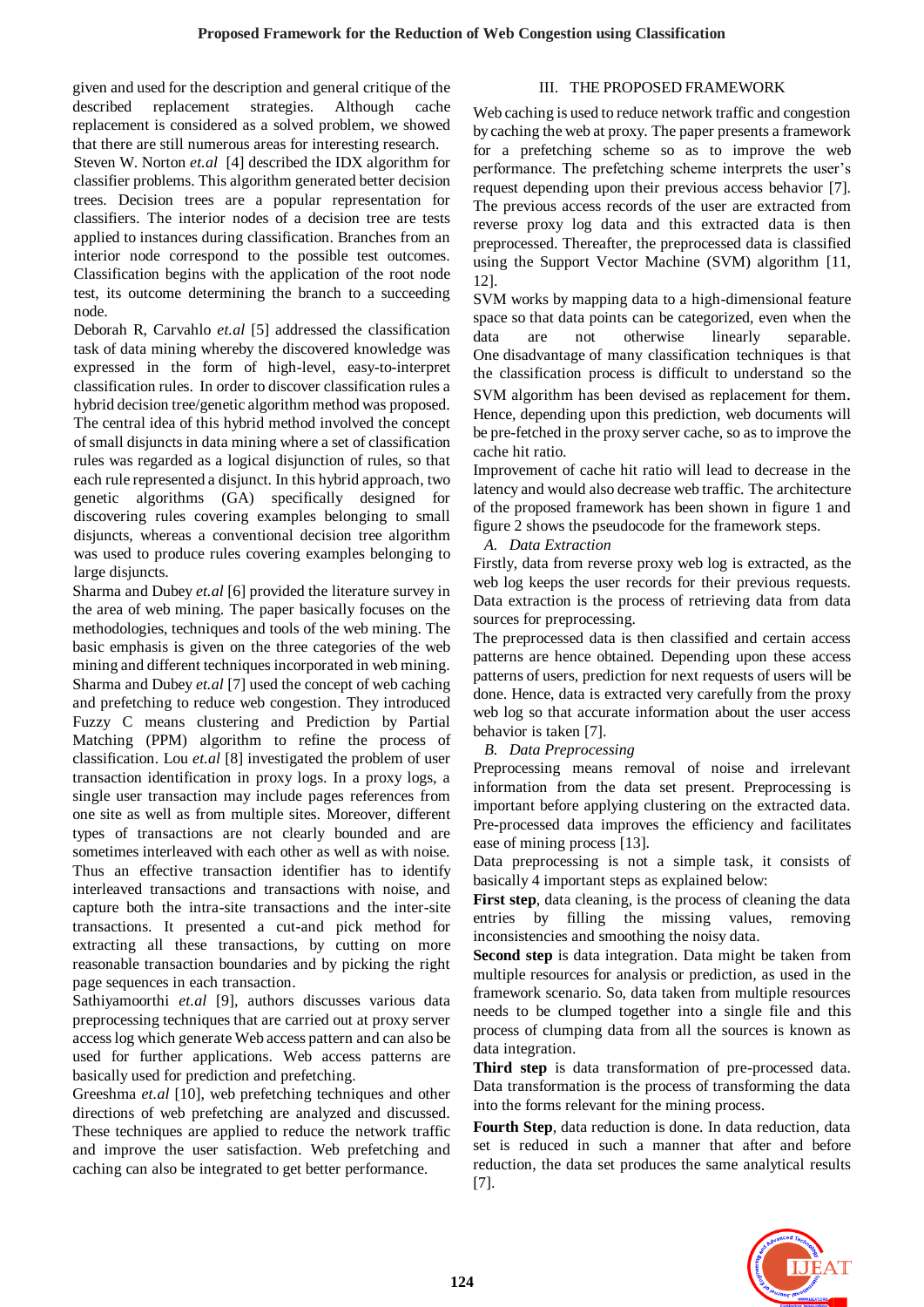

Figure 1: The proposed framework

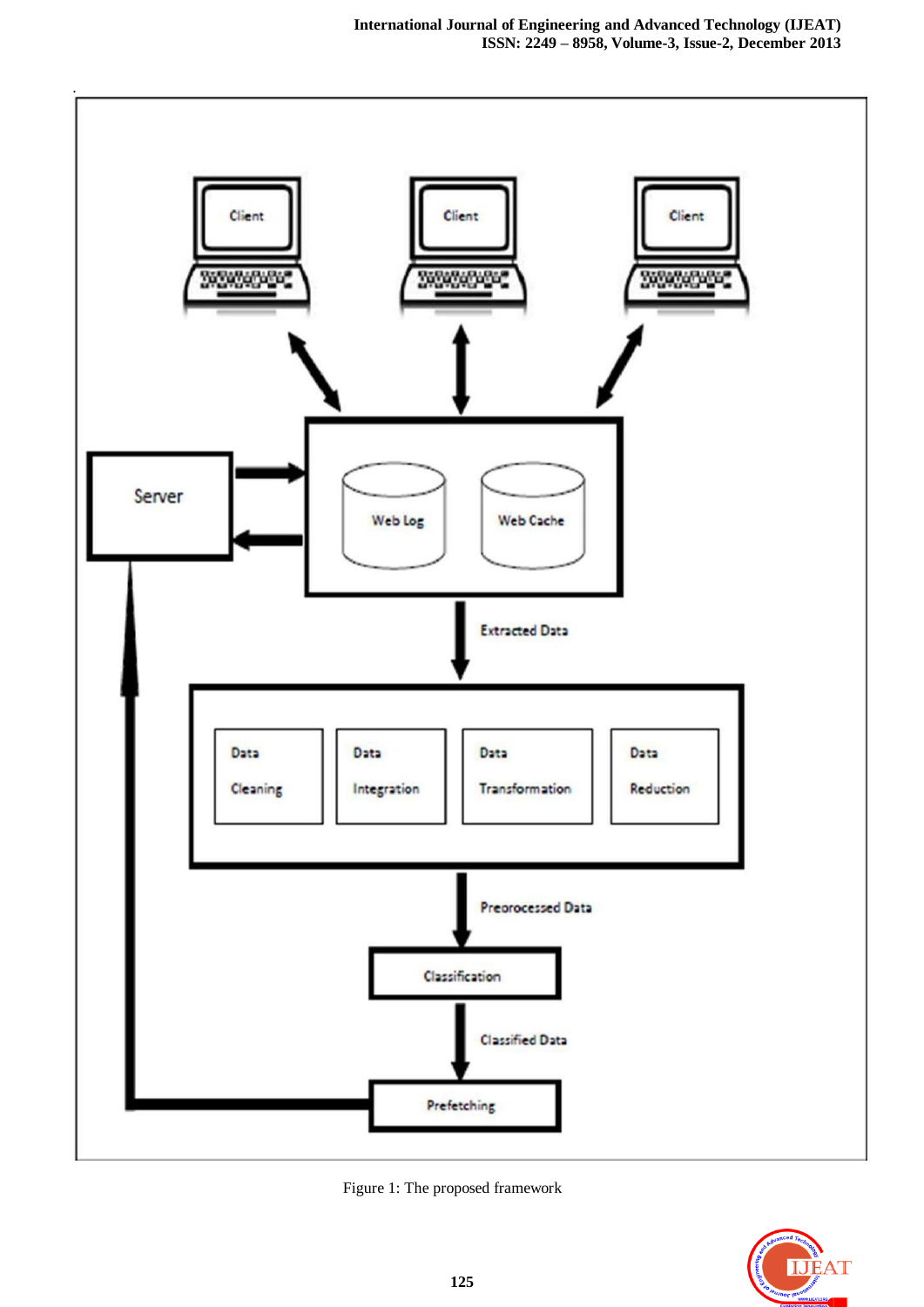# Framework Algorithm

Objective: To increase cache hit ratio Input: Proxy web log data **Output:** prefetching sequence pattern 1: Extract web log data from reverse proxy server. 2: Preprocess the extracted data. 3: Data cleaning 4: Data Integration 5: Data transformation 6: Data reduction 7: Begin 8: Call method svm\_classification  $9:$  end

Figure 2: Pseudo code of svm based classification Algorithm

# *C*. *Support Vector machine for classification*

The framework uses support vector machine algorithm for classification as the next step. It takes a set of input data and predicts, for each given input, which of two possible classes forms the output, making it a non[-probabilistic](http://en.wikipedia.org/wiki/Probabilistic_logic) [binary](http://en.wikipedia.org/wiki/Binary_classifier) [linear](http://en.wikipedia.org/wiki/Linear_classifier)  [classifier.](http://en.wikipedia.org/wiki/Linear_classifier) Given a set of training examples, each marked as belonging to one of two categories, an SVM training algorithm builds a model that assigns new examples into one category or the other.

A training set of patterns is separable if there exists at least one linear classifier defined by the pair (w, b) which correctly classifies all training patterns. SVM makes use of kernel functions in order to transform the problem. In this way we can apply linear classification technique to non-linear classification data. An SVM model is a representation of the examples as points in space, mapped so that the examples of the separate categories are divided by a clear gap that is as wide as possible [12]. The pseudocode for the algorithm is also being provided in figure 3.

# *D. Web Prefetching*

According to the framework, prediction is done using classification and no other algorithm is required for prediction. Web prediction will let cache know, what might be the requests of the users in near future, then accordingly data will be maintained in the cache and as a result number of cache hits will be improved. After predicting the user's request patterns, the prefetching is done. The web cache prefetches the patterns and provides it to the user [9].

These patterns hence result in ease of availability of the data that has already been accessed.

This paper shows how prefetching combined with classification increases the speed of data retrieval and thus reduces web congestion.

### IV. MERITS OF THE FRAMEWORK

The base of the framework is web cache and support vector machine based classification algorithm. There are a number of advantages of using these in this framework, which actually are the merits of the proposed approach:

- It reduces bandwidth consumption resulting in reduction in network traffic and congestion.
- Access latency is also reduced.
- It disseminates the load of web server among proxies and leads to load reduction of the remote server.
- If the remote server is not available due to remote server's crash or network partitioning, it can access a cached copy at proxy. Thus, the robustness of the web service is enhanced [11].
- It helps to analyse the access patterns of the organisation.
- Support vector algorithm is effective in high dimensional space and it uses a subset of training points in the decision function, so it is also memory efficient.

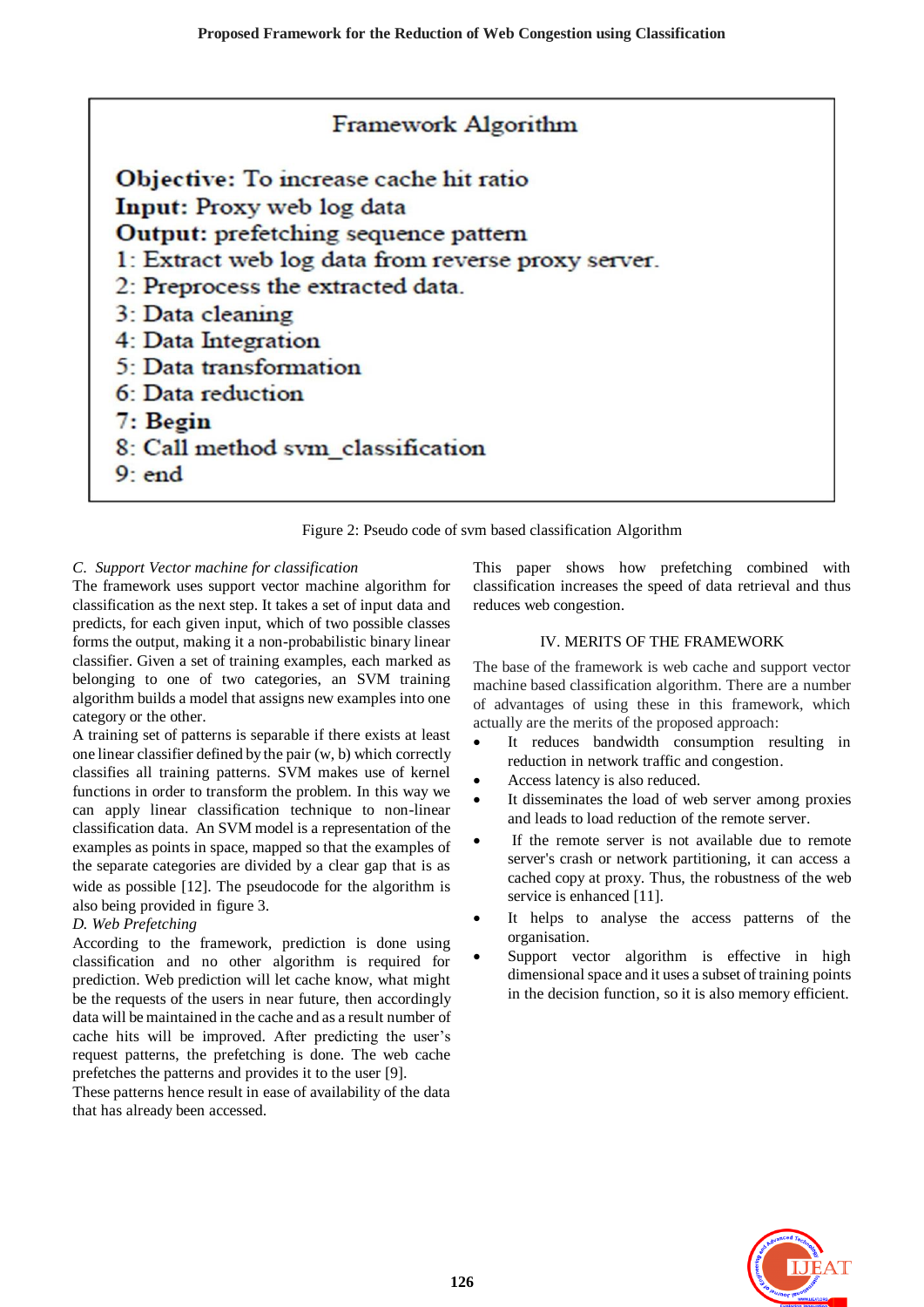# SVM CLASSIFICATION

Given some training data  $D$ , a set of *n* points of the form

$$
\mathcal{D} = \{ (\mathbf{x}_i, y_i) \mid \mathbf{x}_i \in \mathbb{R}^p, y_i \in \{-1, 1\} \}_{i=1}^n
$$

where the y<sub>i</sub> is either 1 or -1, indicating the class to which the point  $X_i$  belongs. Each  $X_i$  is a pdimensional real vector. We want to find the maximum-margin hyperplane that divides the points having  $y_i = 1$  from those having  $y_i = -1$ . Any hyperplane can be written as the set of points X. satisfying

 $\mathbf{w} \cdot \mathbf{x} - b = 0,$ where \_denotes the dot product and W the (not necessarily normalized) normal vector the hyperplane.

The parameter  $\|{\bf w}\|$  determines the offset of the hyperplane from the origin along the normal vector W. If the training data are linearly separable, we can select two hyperplanes in a way that they separate the data and there are no points between them, and then try to maximize their distance. The region bounded by them is called "the margin". These hyperplanes can be described by the equations

 $\mathbf{w} \cdot \mathbf{x} - b = 1$ and

 $\mathbf{w} \cdot \mathbf{x} - b = -1.$ 

By using geometry, we find the distance between these two hyperplanes is  $\frac{2}{\|\mathbf{w}\|}$ , so we want to  $\text{minimize}$   $\|\mathbf{W}\|$ . As we also have to prevent data points from falling into the margin, we add the following constraint: for each  $i$  either

 $\mathbf{w} \cdot \mathbf{x}_i - b \ge 1$  for  $\mathbf{x}_i$  of the first class  $or$ 

 $\mathbf{w} \cdot \mathbf{x}_i - b \le -1$  for  $\mathbf{x}_i$  of the second.

This can be rewritten as:

 $y_i(\mathbf{w} \cdot \mathbf{x}_i - b) \ge 1$ , for all  $1 \le i \le n$ .

We can put this together to get the optimization problem:

Minimize (in  $W$ ,  $b$ )

 $\|w\|$ 

subject to (for any  $i = 1, \ldots, n$ )

 $y_i(\mathbf{w} \cdot \mathbf{x_i} - b) \geq 1.$ 

For  $x, y$  on  $S$ , certain functions  $K(x, y)$  can be expressed as an inner product (usually in a different space). K is often referred to as a kernel or a kernel function. If one is insightful regarding a particular machine learning problem, one may manually construct  $\varphi: S \to V$  such that

$$
K(x,y) = \langle \varphi(x), \varphi(y) \rangle_V
$$

and verify that  $\langle \cdot, \cdot \rangle_V$  is indeed an inner product.

Figure 3: Pseudo code of svm based classification Algorithm [11, 12]

# **V.CONCLUSION**

In this paper, the problem of network congestion and web latency has been addressed. The paper proposes an efficient approach using prefetching for the same. Cache stores the copies of documents passing through it, so that if next time request comes for the same document, it can be fulfilled directly from the cache. The paper proposes a new approach to improve cache performance. After analyzing the user access behaviour, proxy server can prefetch the next requests of the users. The paper basically changes the conventional technique by applying support vector machine algorithm for classification. The framework proposes that caching the data and pre-fetching the upcoming requests of the user's will improve the web server performance. The technique explains that proxy web log data must be pre-processed and then